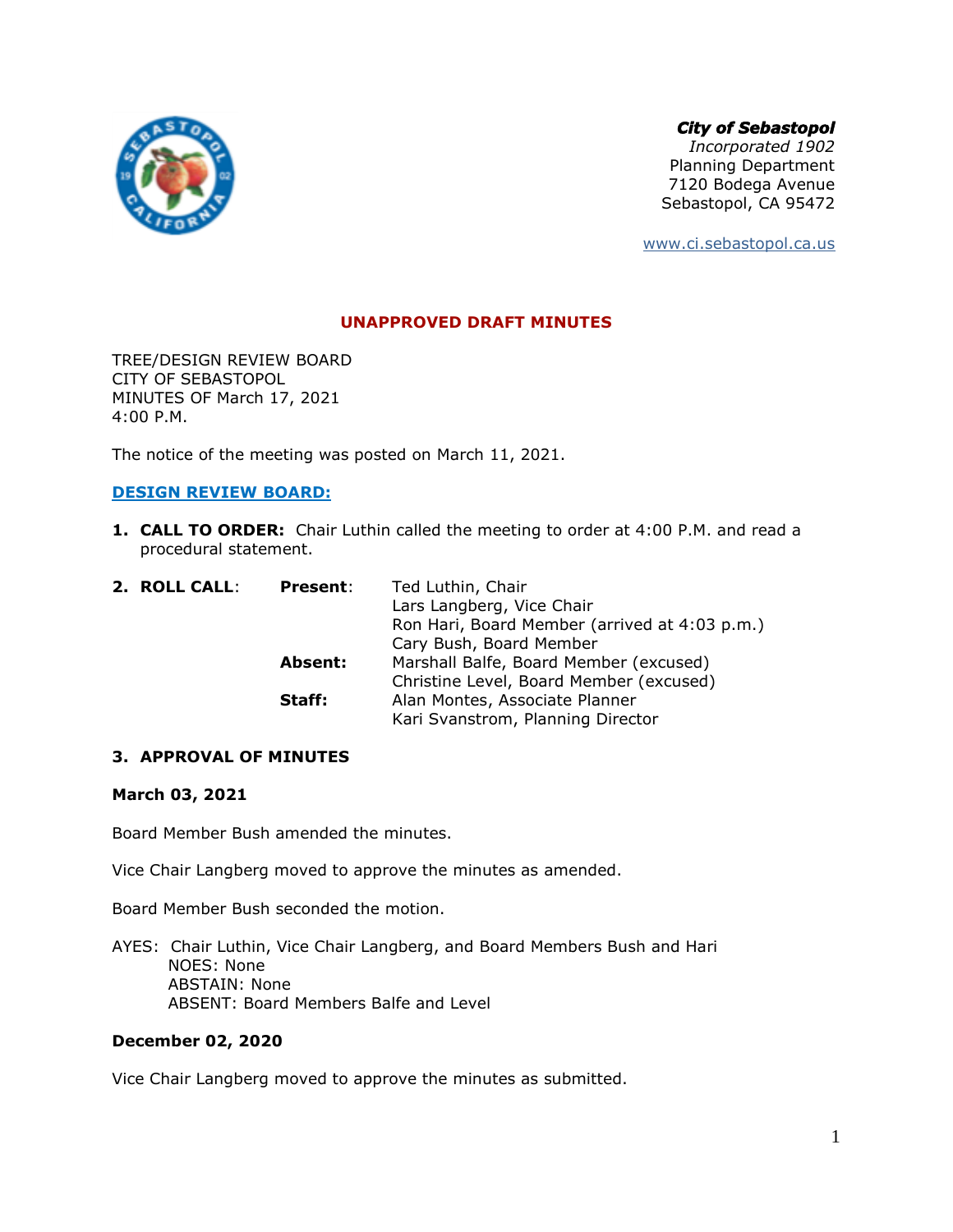Board Member Hari seconded the motion.

AYES: Chair Luthin, Vice Chair Langberg, and Board Member Hari NOES: None ABSTAIN: Board Member Bush ABSENT: Board Members Balfe and Level

## **December 09, 2020**

Vice Chair Langberg moved to approve the minutes as submitted.

Board Member Hari seconded the motion.

AYES: Chair Luthin, Vice Chair Langberg, and Board Member Hari NOES: None ABSTAIN: Board Member Bush ABSENT: Board Members Balfe and Level

# **4. PLANNING DEPARTMENT UPDATE ON MATTERS OF GENERAL INTEREST:**

Director Svanstrom updated the Board on the following:

- Ribbon cutting ceremony for Libby Park's new playground.
- Slow Cat Treasure Hunt at Libby Park.
- Ned Kahn public art.
- The Development Impact Fee update item is tentatively set to go to Council in April for adoption.
- We have extended all Planning permits for 1 year due to Covid-19.
- Hotel Sebastopol is progressing.
- Woodmark Apartment application changes.
- The Planning Commission is doing a series of housing presentations this spring.
- The City Council will receive a presentation on Housing Law, tentatively set for April 20, which will be a slightly updated presentation from what the Planning Commission and Design Review Board received a year or so ago.

The Board asked questions of Director Svanstrom.

## **5. COMMENTS FROM THE PUBLIC REGARDING ITEMS NOT ON THE AGENDA:** None.

## **6. STATEMENTS OF CONFLICTS OF INTEREST:** None.

## **7. REGULAR AGENDA:**

**A. Façade Improvement Program –** Façade Improvement Rebate Application Review

Associate Planner Montes provided an overview.

Associate Planner Montes presented on the application for 107-121 North Main Street.

The Board had no questions for Associate Planner Montes.

The applicant, Ken Jacobs, was present and available for questions.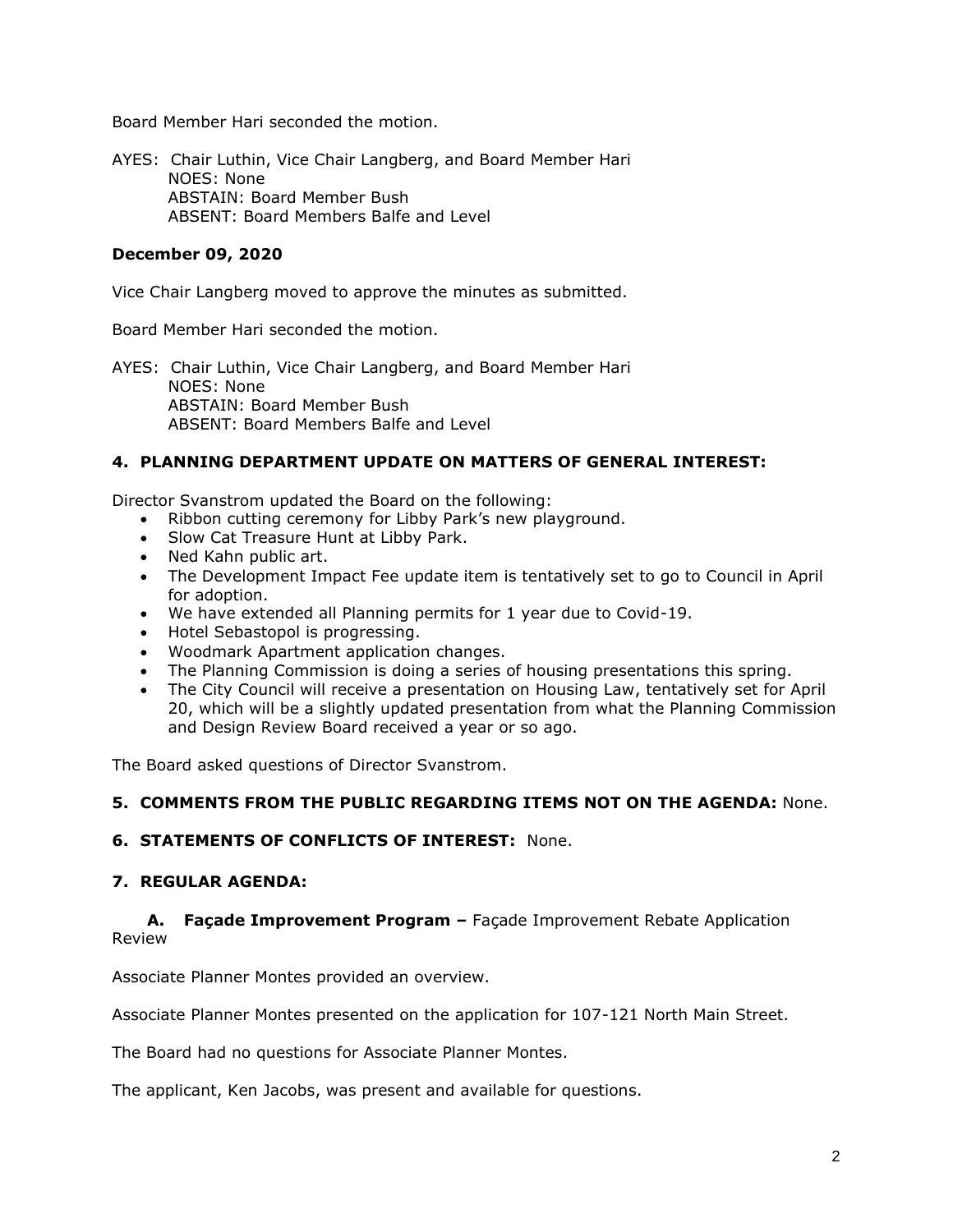The Board asked questions of Mr. Jacobs.

Board Member Bush made a motion to approve the façade improvement rebate application for 107-121 North Main Street as submitted.

Board Member Hari seconded the motion.

AYES: Chair Luthin, Vice Chair Langberg, and Board Members Hari and Bush NOES: None ABSTAIN: None ABSENT: Board Members Balfe and Level

Mr. Jacobs thanked the Board and Associate Planner Montes.

Associate Planner Montes presented on the application for 120 High Street.

The Board asked questions of Associate Planner Montes.

The applicant was not present.

#### **Lars Langberg, Vice Chair**

The last time we saw this building a big renovation and addition was being proposed.

#### **Ted Luthin, Chair**

It did.

#### **Lars Langberg, Vice Chair**

From what I heard from Paul Fritz; the owner decided not to proceed with that.

Vice Chair Langberg made a motion to approve the façade improvement rebate application for 120 High Street as submitted.

Board Member Hari seconded the motion.

AYES: Chair Luthin, Vice Chair Langberg, and Board Members Hari and Bush NOES: None ABSTAIN: None ABSENT: Board Members Balfe and Level

Associate Planner Montes asked for Board feedback on the façade improvement grant applications being brought to the Board for review. He noted that we are looking at possible updates to the Program per the SDA's (Sebastopol Downtown Association) request.

## **Ron Hari, Board Member**

Board Member Hari shared feedback that he has received from members of the public and commented that the Board may be overstepping its boundaries at times.

The Board discussed Board Member Hari's comments.

Associate Planner Montes responded that a retreat is still planned to go over these bigger picture type of questions. Thanked Board Member Hari for that feedback and looks forward to an opportunity to discuss those issues in more depth in the not-too-distant future.